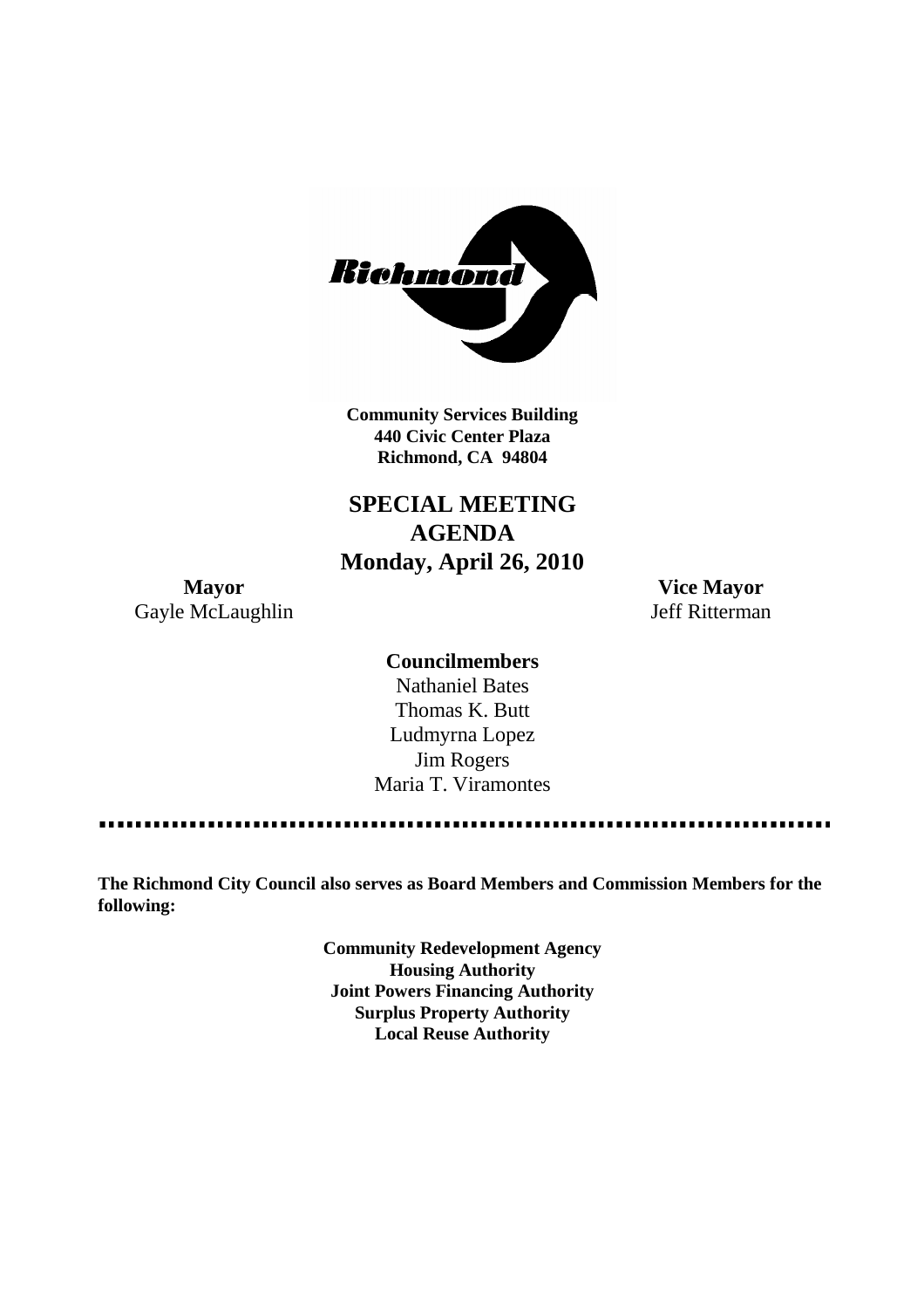# **MEETING PROCEDURES**

The City of Richmond encourages community participation at its City Council meetings and has established procedures that are intended to accommodate public input in a timely and time-sensitive way. As a courtesy to all members of the public who wish to participate in City Council meetings, please observe the following procedures:

**PUBLIC COMMENT ON AGENDA ITEMS:** Anyone who desires to address the City Council on items appearing on the agenda must complete and file a pink speaker's card with the City Clerk **prior** to the City Council's consideration of the item. Once the City Clerk has announced the item and discussion has commenced, no person shall be permitted to speak on the item other than those persons who have submitted their names to the City Clerk. Your name will be called when the item is announced for discussion. **Each speaker will be allowed TWO (2) MINUTES to address the City Council on NON-PUBLIC HEARING items listed on the agenda.**

#### **SPEAKERS ARE REQUESTED TO OCCUPY THE RESERVED SEATS IN THE FRONT ROW BEHIND THE SPEAKER'S PODIUM AS THEIR NAME IS ANNOUNCED BY THE CITY CLERK.**

*The City Council's adopted Rules of Procedure recognize that debate on policy is healthy; debate on personalities is not. The Chairperson has the right and obligation to cut off discussion that is too personal, too loud, or too crude.*